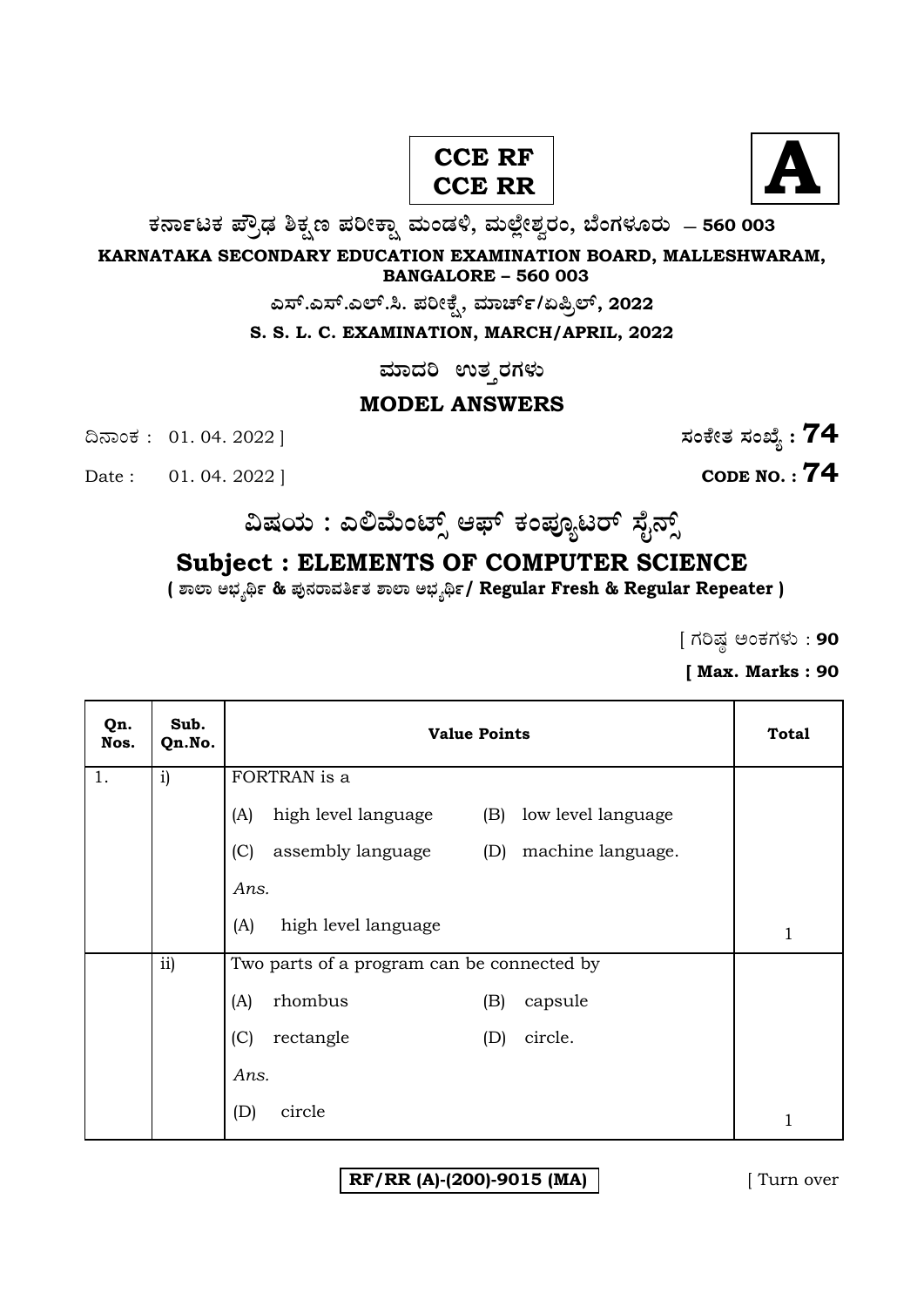#### **74** 2 **CCE RF & RR**

| Qn.<br>Nos. | Sub.<br>Qn.No. | <b>Value Points</b>                                      |                      | <b>Total</b> |
|-------------|----------------|----------------------------------------------------------|----------------------|--------------|
|             | iii)           | An identifier whose value does not change throughout the |                      |              |
|             |                | program is called a                                      |                      |              |
|             |                | variable<br>(A)                                          | (B)<br>constant      |              |
|             |                | (C)<br>reserve word                                      | label.<br>(D)        |              |
|             |                | Ans.                                                     |                      |              |
|             |                | constant<br>(B)                                          |                      | $\mathbf{1}$ |
|             | iv)            | The size of char data type is                            |                      |              |
|             |                | 1 byte<br>(A)                                            | 2 bytes<br>(B)       |              |
|             |                | (C)<br>4 bytes                                           | 8 bytes.<br>(D)      |              |
|             |                | Ans.                                                     |                      |              |
|             |                | 1 byte<br>(A)                                            |                      |              |
|             | $\mathbf{v})$  | The escape sequence character set for end of string is   |                      | $\mathbf{1}$ |
|             |                | (A)<br>$\n\langle n$                                     | (B)<br>$\setminus b$ |              |
|             |                | (C)<br>$\setminus$ 0                                     | (D)<br>$\chi$ r      |              |
|             |                | Ans.                                                     |                      |              |
|             |                | $\setminus 0$<br>(C)                                     |                      |              |
|             |                |                                                          |                      | $\mathbf{1}$ |
|             | vi)            | The maximum length of a variable in C is                 |                      |              |
|             |                | 64<br>(A)                                                | 32<br>(B)            |              |
|             |                | 16<br>(C)                                                | 8.<br>(D)            |              |
|             |                | Ans.                                                     |                      |              |
|             |                | $8\,$<br>(D)                                             |                      | $\mathbf{1}$ |
|             | vii)           | The formatted output function in a computer programming  |                      |              |
|             |                | is                                                       |                      |              |
|             |                | menu ()<br>(A)                                           | printf ()<br>(B)     |              |
|             |                | (C)<br>scanf()                                           | putchar ()<br>(D)    |              |
|             |                | Ans.                                                     |                      |              |
|             |                | printf ()<br>(B)                                         |                      | $\mathbf{1}$ |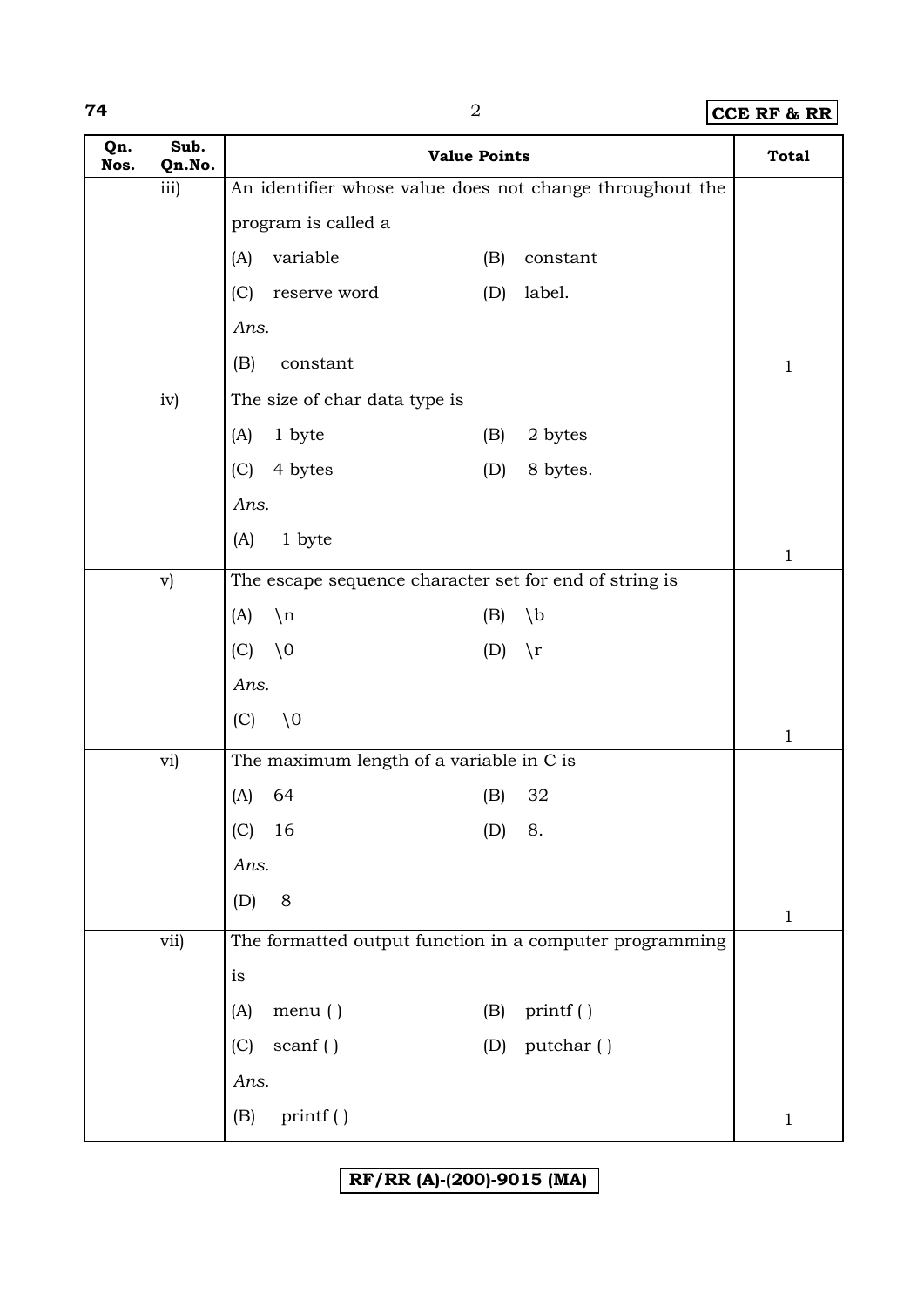**CCE RF & RR** 3 **74** 

| Qn.<br>Nos. | Sub.<br>Qn.No. | <b>Value Points</b>                                         | <b>Total</b>   |
|-------------|----------------|-------------------------------------------------------------|----------------|
|             | viii)          | Which symbol is used as a statement terminator in C ?       |                |
|             |                | $(A)$ ;<br>$(B)$ !                                          |                |
|             |                | (C)<br>$\#$<br>(D)<br>$\thicksim$                           |                |
|             |                | Ans.                                                        |                |
|             |                | (A)<br>$\ddots$                                             | $\mathbf{1}$   |
|             | ix)            | An expression that outputs a numeric value is called an     |                |
|             |                | arithmetic expression (B)<br>logical expression<br>(A)      |                |
|             |                | relational expression (D) algebraic expression.<br>(C)      |                |
|             |                | Ans.                                                        |                |
|             |                | arithmetic expression<br>(A)                                | $\mathbf{1}$   |
|             | $\mathbf{x}$   | The equality operator is represented by                     |                |
|             |                | (A)<br>$(B) : =$<br>$=$                                     |                |
|             |                | (C)<br>$(D)$ . EQ.<br>$=$ $=$                               |                |
|             |                | Ans.                                                        |                |
|             |                | (C)<br>$=$ $=$                                              | 1              |
| 2.          | a)             | Define translator.<br>$\overline{2}$                        |                |
|             |                | Ans.                                                        |                |
|             |                | Translators are programs which convert high level           |                |
|             |                | programs into equivalent machine level code. These          |                |
|             |                | translators are essentially system software usually written |                |
|             |                | in assembly language.                                       | $\overline{2}$ |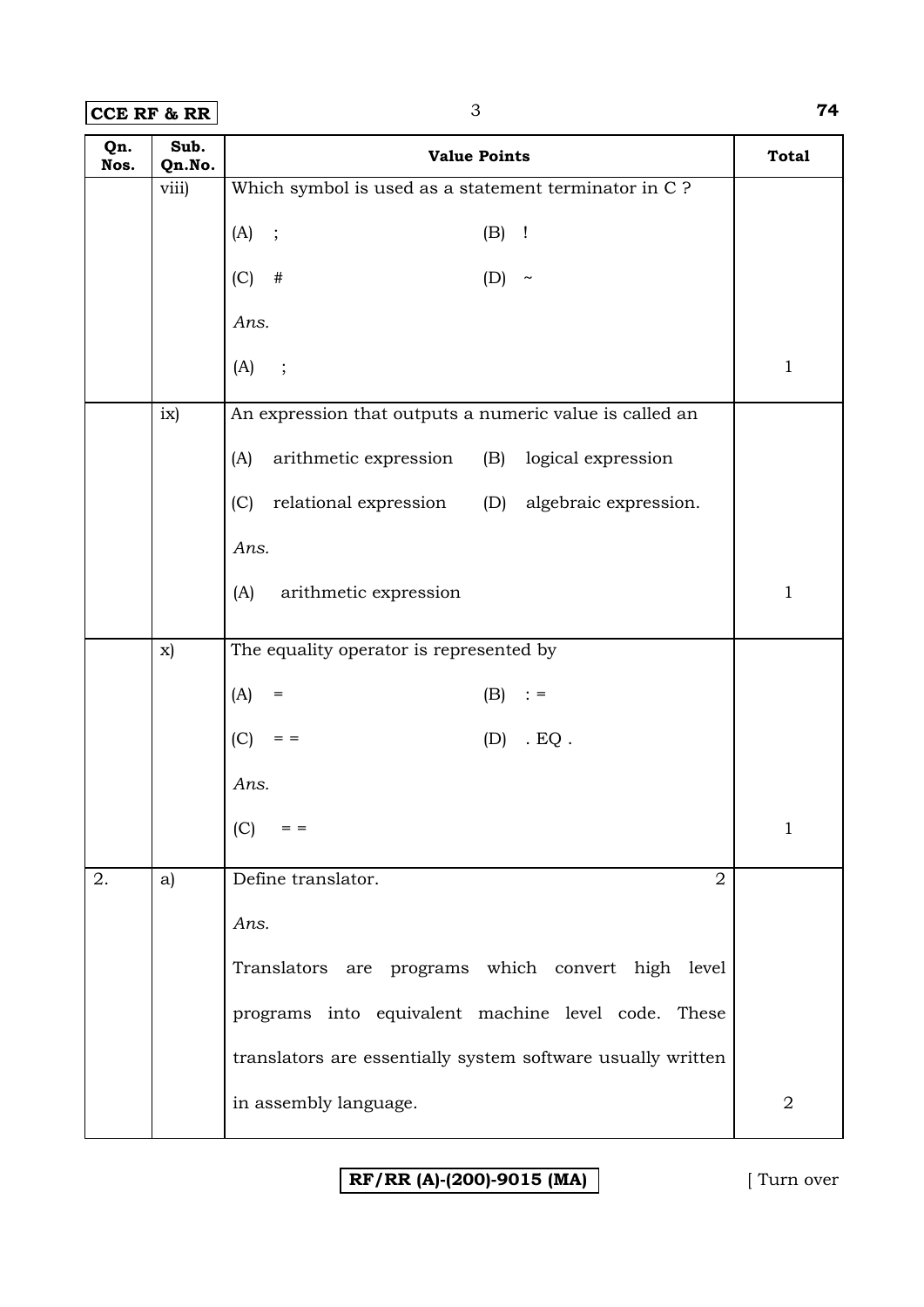**74** 4 **CCE RF & RR**

| Qn.<br>Nos. | Sub.<br>Qn.No. | <b>Value Points</b>                                         | <b>Total</b>   |
|-------------|----------------|-------------------------------------------------------------|----------------|
|             | b)             | Write a short note on application software.<br>3            |                |
|             |                | Ans.                                                        |                |
|             |                | These are the softwares which enable us to do specific      |                |
|             |                | tasks on the computer. These softwares consist of a set of  |                |
|             |                | programs to carry out operations for specific applications. |                |
|             |                | Examples :                                                  |                |
|             |                | Auto CAD<br>i)                                              |                |
|             |                | Tally<br>$\overline{ii}$                                    |                |
|             |                | Pay plus<br>iii)                                            |                |
|             |                | Computered billing systems<br>iv)                           | 3              |
|             | $\mathbf{c})$  | Explain the characteristics of flowchart.<br>5              |                |
|             |                | Ans.                                                        |                |
|             |                | - easy to understand                                        |                |
|             |                | — they are concise and precise                              |                |
|             |                | - flowchart is language free                                |                |
|             |                | - flowchart makes the program easy                          |                |
|             |                | - flowchart provides convenient way of documentation.       |                |
|             |                | $5 \times 1$                                                | 5              |
| 3.          | a)             | List the different types of expressions.<br>$\overline{2}$  |                |
|             |                | Ans.                                                        |                |
|             |                | Arithmetic expressions<br>$\mathbf{i}$                      |                |
|             |                | Relational expressions<br>$\overline{11}$                   |                |
|             |                | Logical expressions<br>$2 \times 1$<br>iii)                 | $\overline{2}$ |
|             | b)             | Explain delimiters.<br>3                                    |                |
|             |                | Ans.                                                        |                |
|             |                | Delimiters are symbols used to separate items, but they do  |                |
|             |                | not specify any operation or yield a result.                |                |
|             |                | The delimiters used in C are                                |                |
|             |                | - processor directive<br>#                                  |                |
|             |                | - variable delimiter in variable list                       |                |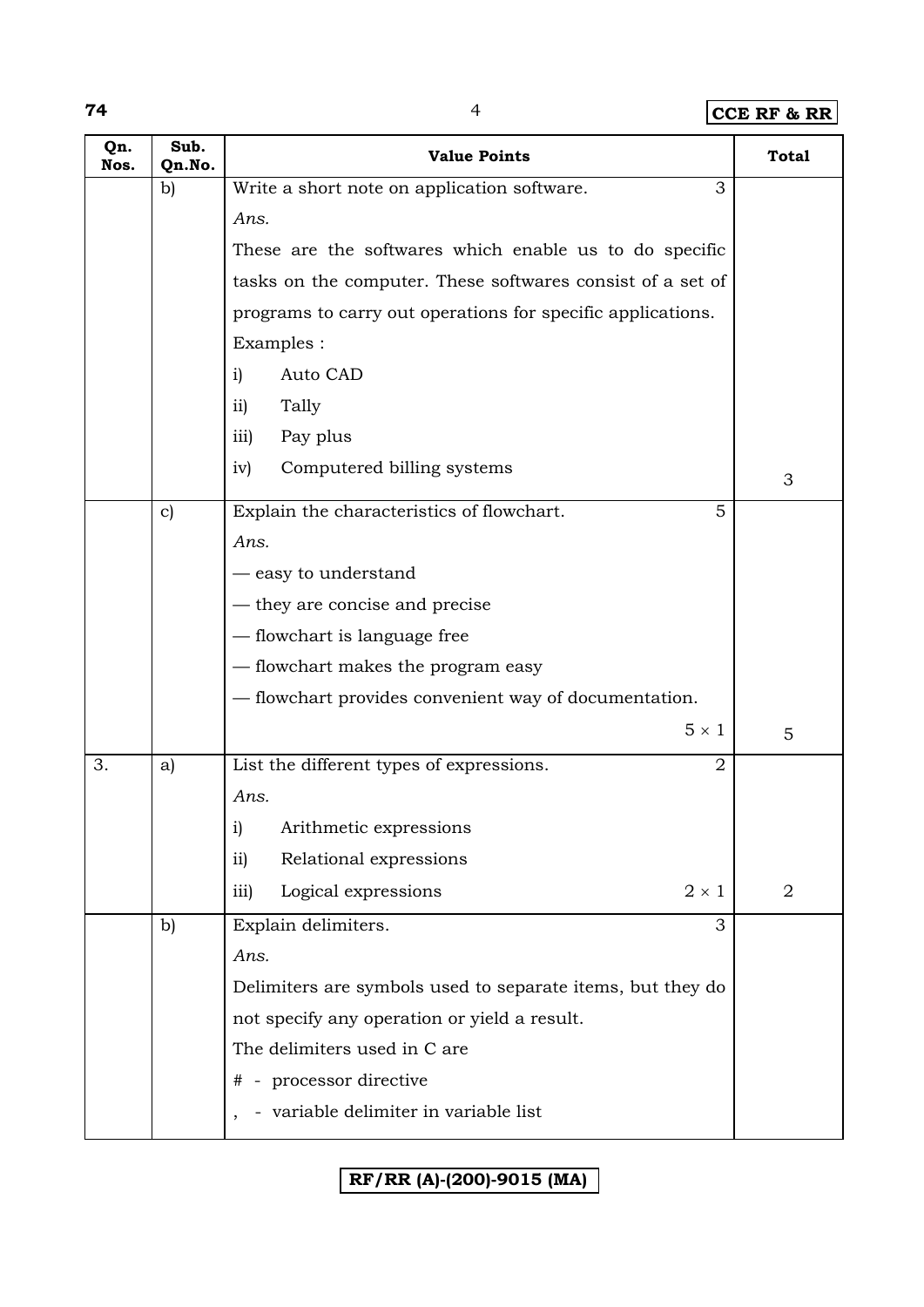**CCE RF & RR** 5 **74** 

| Qn.<br>Nos. | Sub.<br>Qn.No. | <b>Value Points</b>                                                   | <b>Total</b>   |
|-------------|----------------|-----------------------------------------------------------------------|----------------|
|             |                | - statement delimiter                                                 |                |
|             |                | - label delimiter                                                     |                |
|             |                | () - used in expressions                                              |                |
|             |                | [] - used with arrays                                                 |                |
|             |                | $\{\}$ - used to block C statements                                   |                |
|             |                | Mention the rules to name a variable.<br>5                            | 3              |
|             | $\mathbf{c})$  |                                                                       |                |
|             |                | Ans.                                                                  |                |
|             |                | Allowable characters are letters $a - z & A - Z$ ,<br>i)              |                |
|             |                | digits $0 - 0$ and underscore $( )$                                   |                |
|             |                | No other special character is allowed<br>$\overline{11}$              |                |
|             |                | The first character must be a letter or an underscore<br>iii)         |                |
|             |                | Both upper case and lower case letter are allowed<br>iv)              |                |
|             |                | Only the first six characters are significant in<br>$\mathbf{v})$     |                |
|             |                | standard C                                                            |                |
|             |                | Reserved word cannot be used as variable name.<br>$\rm{vi)}$          |                |
|             |                | $5 \times 1$                                                          | 5              |
| 4.          | a)             | Write the conversion characters for various data types.<br>$\sqrt{2}$ |                |
|             |                | Ans.                                                                  |                |
|             |                | %d - Decimal<br>i)                                                    |                |
|             |                | - Floating point number<br>$\%f$<br>$\overline{11}$                   |                |
|             |                | %e - Floating point number with exponent<br>iii)                      |                |
|             |                | %O - Octal number<br>iv)                                              |                |
|             |                | %OX - Hexadecimal number<br>$\mathbf{v})$                             |                |
|             |                | %C - Single character<br>vi)                                          |                |
|             |                | $2 \times 1$<br>%S - String<br>vii)                                   | $\overline{2}$ |
|             |                |                                                                       |                |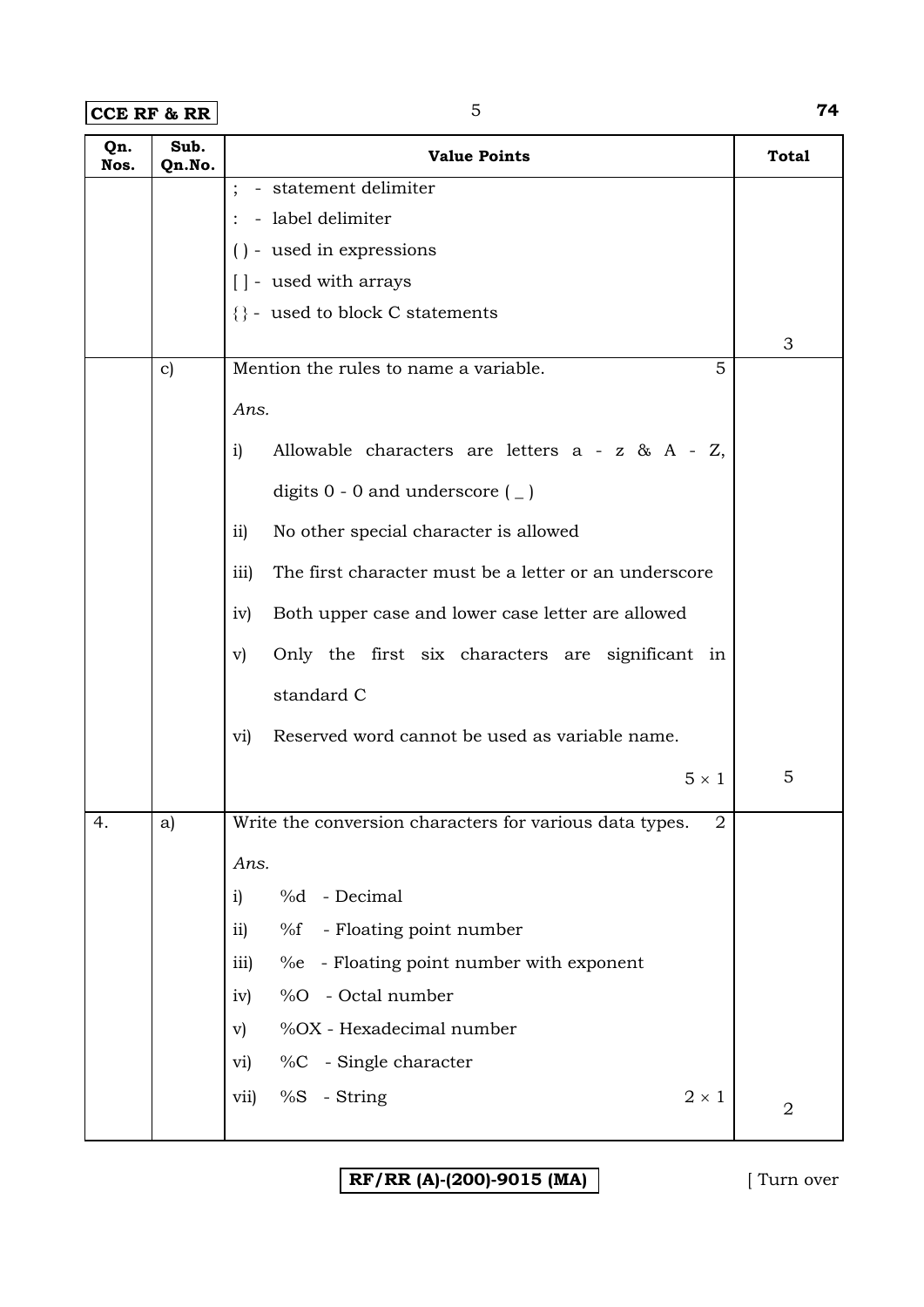**74** 6 **CCE RF & RR**

| Qn.<br>Nos. | Sub.<br>Qn.No. | <b>Value Points</b>                                             | <b>Total</b> |
|-------------|----------------|-----------------------------------------------------------------|--------------|
|             | b)             | Explain the various arithmetic operators.<br>3                  |              |
|             |                | Ans.                                                            |              |
|             |                |                                                                 |              |
|             |                | These are the operators used to perform arithmetic              |              |
|             |                | operations on numeric data. The five arithmetic operators       |              |
|             |                | available in C are listed below :                               |              |
|             |                | Operation<br>Operator                                           |              |
|             |                | addition<br>$+$                                                 |              |
|             |                | subtraction                                                     |              |
|             |                | $\star$<br>multiplication                                       |              |
|             |                | division                                                        |              |
|             |                | modulus division<br>$\frac{0}{0}$                               |              |
|             |                |                                                                 | 3            |
|             |                |                                                                 |              |
|             | $\mathbf{c})$  | Draw the symbols used in system flowchart.<br>5                 |              |
|             |                | Ans.                                                            |              |
|             |                |                                                                 |              |
|             |                |                                                                 |              |
|             |                | <b>Punched Card</b><br>Sequential<br><b>Printed Document</b>    |              |
|             |                | <b>Access Storage</b>                                           |              |
|             |                |                                                                 |              |
|             |                |                                                                 |              |
|             |                | <b>Direct Access</b><br>On-line storage<br><b>Direct Access</b> |              |
|             |                | File<br>File                                                    |              |
|             |                |                                                                 |              |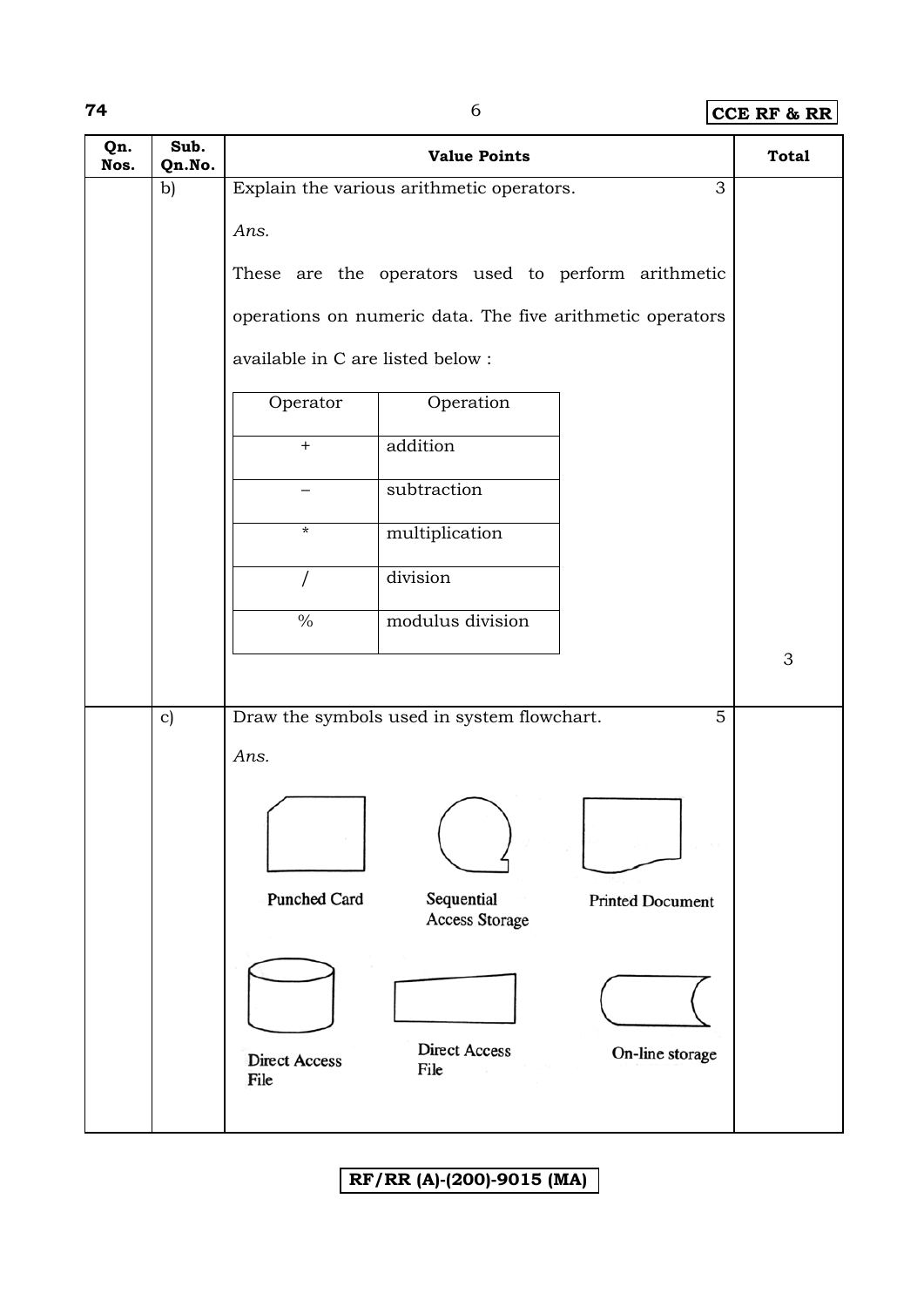**CCE RF & RR** 7 **74** 

| Qn.<br>Nos. | Sub.<br>Qn.No. | <b>Value Points</b>                                                                                                                                                                                                                                                                                                                                                                                                                        | <b>Total</b>   |
|-------------|----------------|--------------------------------------------------------------------------------------------------------------------------------------------------------------------------------------------------------------------------------------------------------------------------------------------------------------------------------------------------------------------------------------------------------------------------------------------|----------------|
|             |                | Data Preparation<br>Video Display Unit<br>Merge<br><b>Telecommunication link</b><br>Manual<br>Preparation<br>Sort                                                                                                                                                                                                                                                                                                                          |                |
|             |                | $5\times1$                                                                                                                                                                                                                                                                                                                                                                                                                                 | 5              |
| 5.          | a)             | List the types of logical operators.<br>$\overline{2}$<br>Ans.<br>&& logical AND<br>$\mathbf{i}$<br>    logical OR<br>ii)                                                                                                                                                                                                                                                                                                                  |                |
|             |                | ! logical NOT<br>$2 \times 1$<br>iii)                                                                                                                                                                                                                                                                                                                                                                                                      | $\overline{2}$ |
|             | b)             | Write a C program to find largest of two numbers.<br>8<br>Ans.<br>/* Program to find largest of 2 numbers $*/$<br># include <stdio.h><br/>main()<br/>int, n, m, big;<br/><math>\text{clrscr}</math> ( );<br/>printf ("\n Enter two integer numbers :");<br/>scanf ("%d%d", &amp;n, &amp;m);<br/><math>big = (n&gt;m) ? n:m ;</math><br/>printf ("\n the largest of %d and %d is : %d", n, m, big);<br/>Enter two number : 10, 70</stdio.h> |                |
|             |                | The largest of 10 and 70 is: 70                                                                                                                                                                                                                                                                                                                                                                                                            | 8              |
|             |                | <b>OR</b>                                                                                                                                                                                                                                                                                                                                                                                                                                  |                |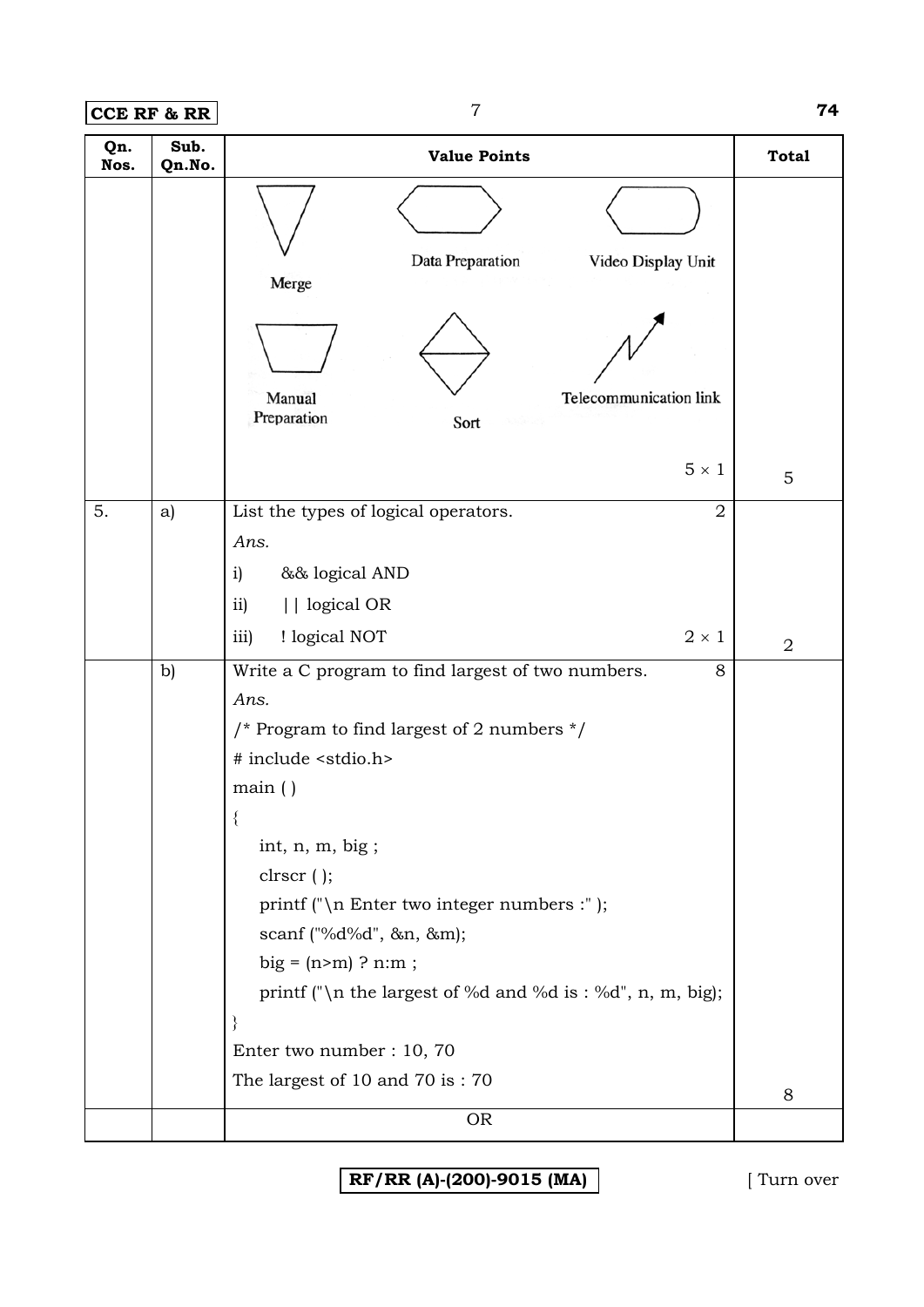## **74** 8 **CCE RF & RR**

| Qn.<br>Nos. | Sub.<br>Qn.No. | <b>Value Points</b>                                                                                                                                                                                                                                                                                                         | <b>Total</b>   |
|-------------|----------------|-----------------------------------------------------------------------------------------------------------------------------------------------------------------------------------------------------------------------------------------------------------------------------------------------------------------------------|----------------|
|             | a)             | List the types of binary operators.<br>$\overline{2}$                                                                                                                                                                                                                                                                       |                |
|             |                | Ans.                                                                                                                                                                                                                                                                                                                        |                |
|             |                | (i) Arithmetic, (ii) Relational, (iii) Logical,                                                                                                                                                                                                                                                                             |                |
|             |                | $2 \times 1$<br>(iv) Assignment, (v) Bitwise.                                                                                                                                                                                                                                                                               | 2              |
|             | $\mathbf{b}$   | 8<br>Write a C program to find circumference of a circle.<br>Ans.<br>/* Program to find circumference of a circle $*/$<br>#include <stdio.h><br/>main<br/>₹<br/>/* Declaration and assignment <math>*/</math><br/>float Pi = <math>3.14159</math> radius = 10, circum;<br/>circum = <math>2 * Pi * radius;</math></stdio.h> |                |
|             |                | printf ("\n circumference = %f", circum);                                                                                                                                                                                                                                                                                   |                |
|             |                | return                                                                                                                                                                                                                                                                                                                      | 8              |
| 6.          | a)             | What are constants?<br>$\overline{2}$<br>Ans.<br>These are the items which directly represent values which<br>will not change during the execution of the program.<br>Constants fall into two broad categories. Numeric                                                                                                     |                |
|             |                | constants and Character constants.                                                                                                                                                                                                                                                                                          | $\overline{2}$ |
|             | $\mathbf{b}$   | Write a C program to find whether a given number is even<br>or odd.<br>8<br>Ans.<br>/* Program to find whether a number is even or odd $*/$                                                                                                                                                                                 |                |
|             |                | #include <stdio.h><br/>main()<br/>₹<br/>int x;<br/>cirscr();<br/>printf("\n Enter a number :");<br/>scanf("%d",&amp;x);<br/><math>(x % 2 = 0)</math>? printf("\n %d is even",x):printf("\n %d is odd",x);<br/>}<br/>Output<br/>Enter a number :17<br/>17 is odd<br/>Enter a number:40<br/>40 is even</stdio.h>              | 8              |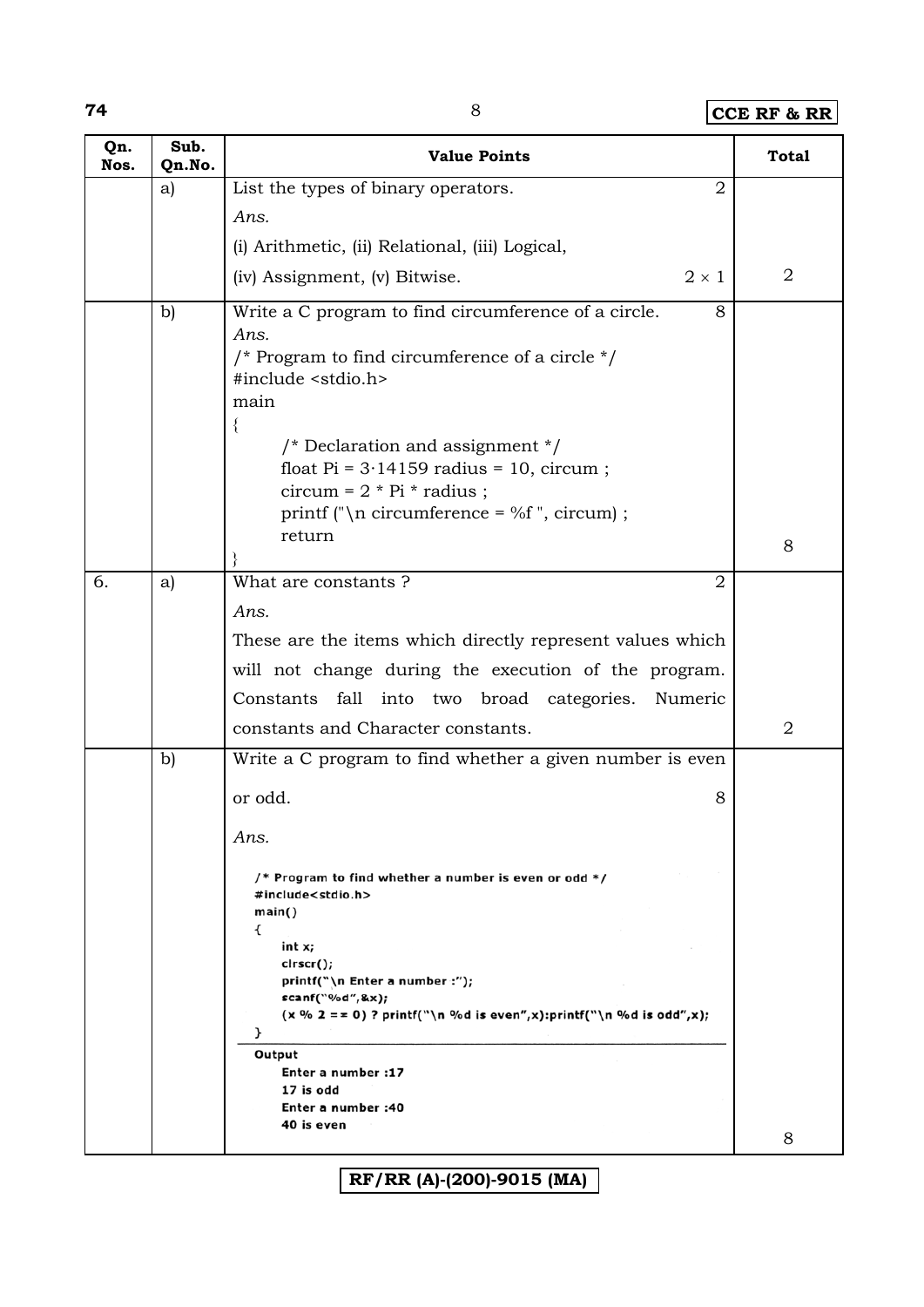**CCE RF & RR** 9 **74** 

| v<br>I<br>٦ |               |
|-------------|---------------|
| ć<br>×      |               |
|             | ۰.<br>٠<br>۰. |

| Qn.<br>Nos. | Sub.<br>Qn.No. | <b>Value Points</b>                                                                                                                                                                                                                                                                                                                                                                                                                                                                                                                                                                                                                                                                                                                                                                                                           | <b>Total</b>   |
|-------------|----------------|-------------------------------------------------------------------------------------------------------------------------------------------------------------------------------------------------------------------------------------------------------------------------------------------------------------------------------------------------------------------------------------------------------------------------------------------------------------------------------------------------------------------------------------------------------------------------------------------------------------------------------------------------------------------------------------------------------------------------------------------------------------------------------------------------------------------------------|----------------|
| 7.          | a)             | Convert the following mathematical expressions<br>into<br>equivalent C expressions :<br>$\overline{2}$<br>i) $a^2 - \frac{b}{2} + c^2$<br>ii) $\frac{2x^2 + 3x - 1}{10}$ .<br>Ans.<br>i) $a * a - b/2 + c * c$                                                                                                                                                                                                                                                                                                                                                                                                                                                                                                                                                                                                                |                |
|             |                | ii) $(2 * x * x + 3 * x - 1)/10$<br>$2 \times 1$                                                                                                                                                                                                                                                                                                                                                                                                                                                                                                                                                                                                                                                                                                                                                                              | $\overline{2}$ |
|             | b)             | Write a C program to find the highest marks of a student<br>8<br>in four exams.<br>Ans.<br>/* Program to find the highest marks of a student in 4 Exams */<br>#include <stdio.h><br/>#include <conio.h><br/>main()<br/>₹<br/>int m1, m2, m3, m4, highest;<br/>cirscr();<br/>printf("\n Enter the marks in 4 papers :\n");<br/>scanf("%d %d %d %d", &amp;m1, &amp;m2, &amp;m3, &amp;m4);<br/>highest = <math>m1 &gt; m2</math>? <math>m1 : m2</math>;<br/>highest = highest &gt; <math>m3</math>? highest : <math>m3</math>;<br/>highest = highest &gt; <math>m4</math> ? highest : <math>m4</math>;<br/>printf("\n Highest marks in 4 papers = <math>%</math>d", highest);<br/>return;<br/>}<br/>Output<br/>Enter the marks in 4 papers :<br/>56 74 66 60<br/>Highest marks in 4 papers = <math>74</math></conio.h></stdio.h> | 8              |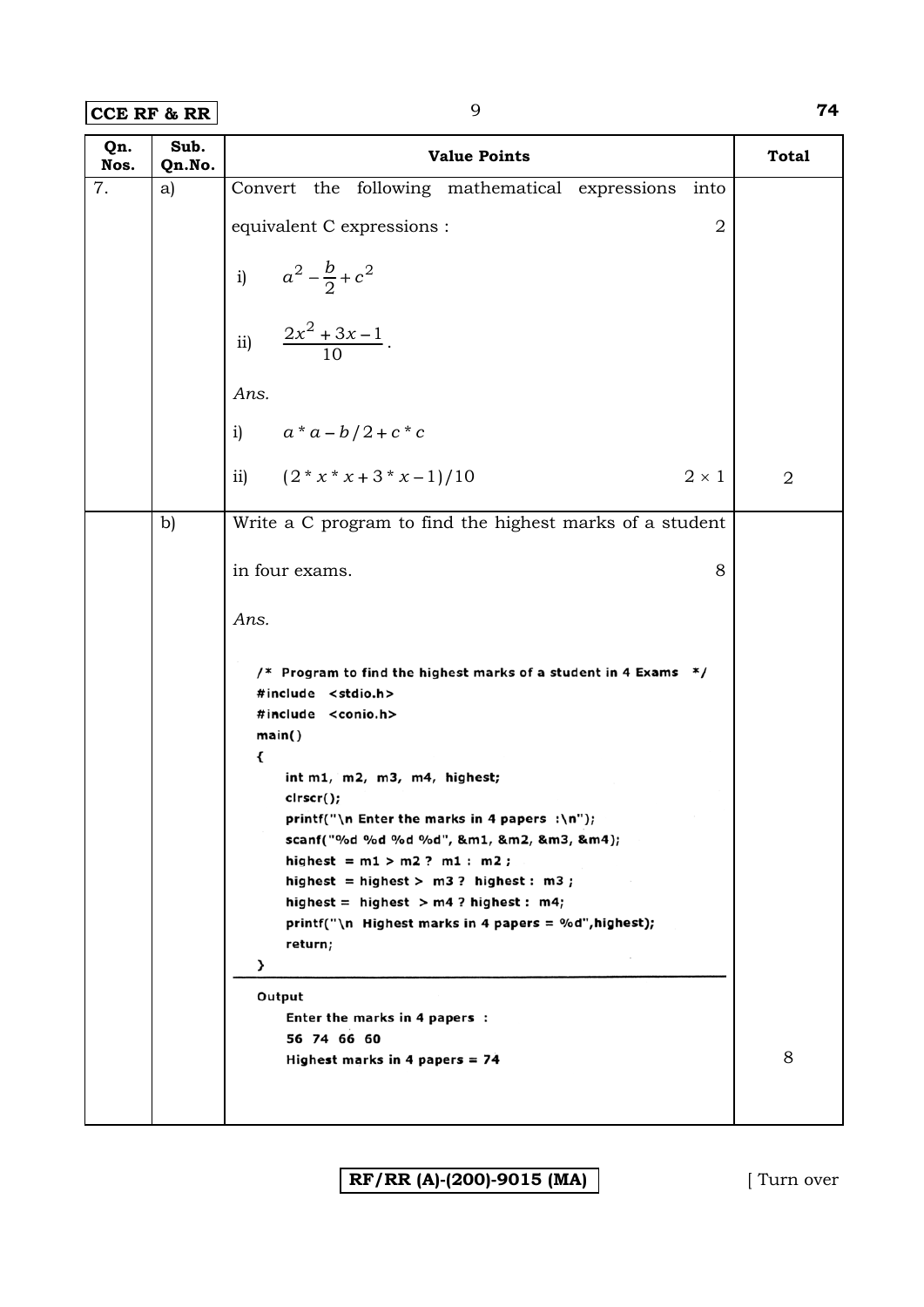## **74** 10 **CCE RF & RR**

| Qn.<br>Nos. | Sub.<br>Qn.No. | <b>Value Points</b>                                                                                                                                                                                                                                                                                                                                                                                                                                                                                                                                                  | <b>Total</b>   |
|-------------|----------------|----------------------------------------------------------------------------------------------------------------------------------------------------------------------------------------------------------------------------------------------------------------------------------------------------------------------------------------------------------------------------------------------------------------------------------------------------------------------------------------------------------------------------------------------------------------------|----------------|
| 8.          | a)             | Identify the errors in the following statements, if any :<br>$\overline{2}$<br>$P = x + y ; 5$<br>i)<br>$x + y = Sum$ ;<br>$\overline{11}$<br>Ans.<br>i)<br>The semicolon is to come in the end.                                                                                                                                                                                                                                                                                                                                                                     |                |
|             |                | $2\times1$<br>ii)<br>It has to be sum = $x + y$ ;                                                                                                                                                                                                                                                                                                                                                                                                                                                                                                                    | $\overline{2}$ |
|             | b)             | Write a C program to convert degree Fahrenheit to degree<br>Centigrade.<br>8<br>Ans.<br>/. Program to convert temperature from degree F to degree C $\sqrt{ }$<br>main()<br>/. Initialising variables ./<br>float tempc, tempf;<br>/ Accepting temperature in Fahrenheit /<br>clrscr();<br>printf("Enter temperature in degrees Fahrenheit --->");<br>scanf("%f",&tempf);<br>tempc=5.0/9.0 + (tempf-32.0);<br>/. Printing the result */<br>printf("\n%5.2f Fahrenheit = %5.2f Centigrade",tempf,tempc);<br>printf("\n\nPress any key to continue");<br>getch();<br>ł | 8              |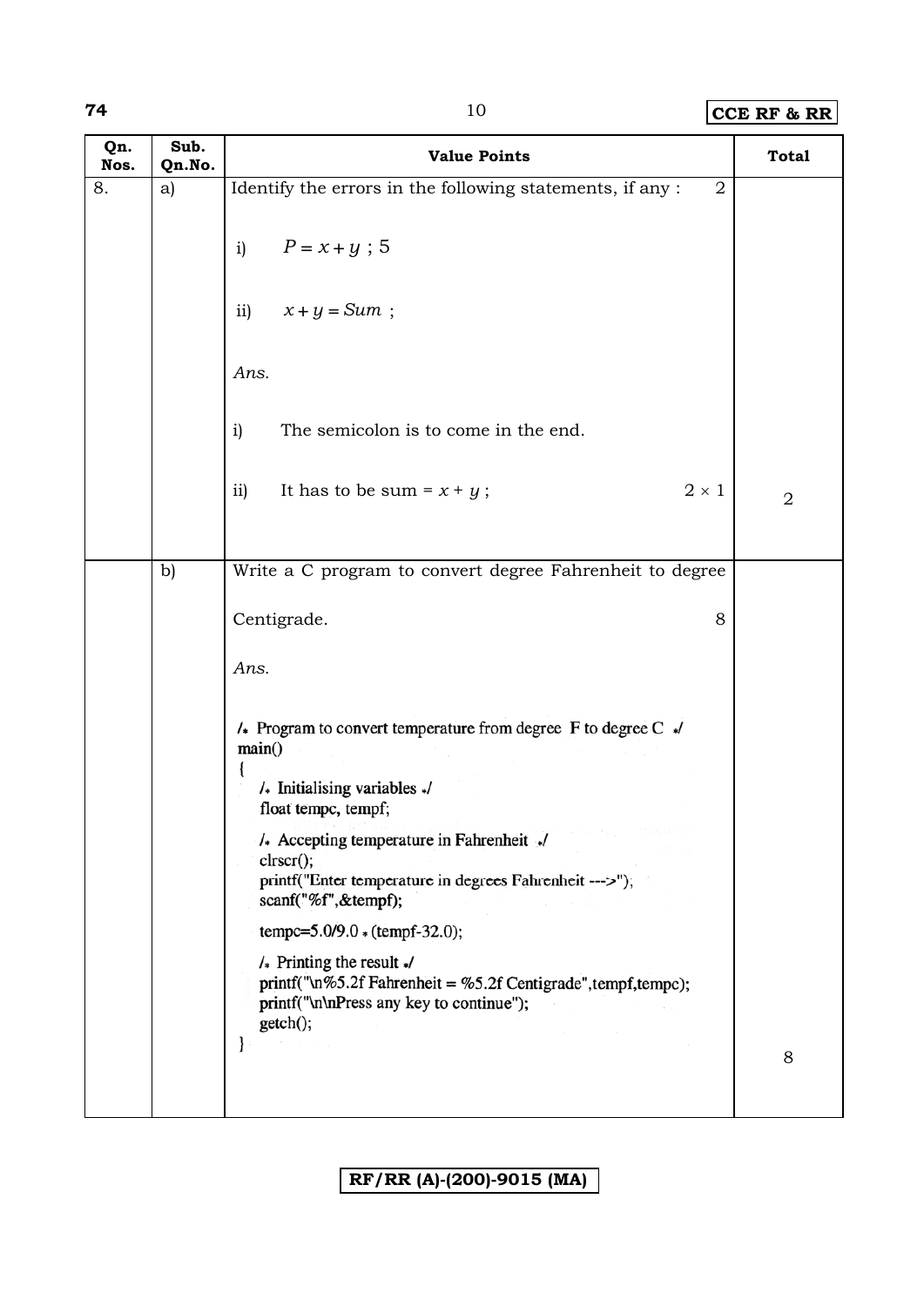**CCE RF & RR** 11 **74** 

| Qn.<br>Nos. | Sub.<br>Qn.No. | <b>Value Points</b>                                                                                                        | <b>Total</b>   |
|-------------|----------------|----------------------------------------------------------------------------------------------------------------------------|----------------|
| 9.          | a)             | What will be the value of the following expressions when                                                                   |                |
|             |                | $A = 3$ , $B = 5$ and $C = 2$ ?<br>$\sqrt{2}$                                                                              |                |
|             |                | $S = (A + B) / C$<br>i)                                                                                                    |                |
|             |                | ii) $S = B * C / A$ .                                                                                                      |                |
|             |                | Ans.                                                                                                                       |                |
|             |                | $S = 4$<br>i)                                                                                                              |                |
|             |                | $S = 10/3 = 3$ (integer division)<br>$2 \times 1$<br>ii)                                                                   | $\overline{2}$ |
|             | b)             | Write a C program to evaluate the following expression :<br>8                                                              |                |
|             |                | $P = \frac{Y^2 - XZ}{2Y}.$                                                                                                 |                |
|             |                | Ans.                                                                                                                       |                |
|             |                | main()                                                                                                                     |                |
|             |                | float $x, y, z, p$ ;<br>printf("In Enter the values of x, y and z :");                                                     |                |
|             |                | scanf("%f %f %f", $&x,&y,&z);$<br>$p=(y * y - x * z) / (2 * y);$<br>printf("\nThe result is %f",p);                        |                |
|             |                | getch();                                                                                                                   | 8              |
|             |                | <b>OR</b>                                                                                                                  |                |
|             | a)             | Differentiate between $=$ = and = operator.<br>$\overline{2}$<br>Ans.                                                      |                |
|             |                | $=$ = is an equality or relational number used for<br>i)<br>comparison                                                     |                |
|             |                | = is an assignment operator which assigns the<br>$\overline{11}$<br>resultant value on its right hand side to the variable |                |
|             |                | on its left hand side.                                                                                                     | 2              |